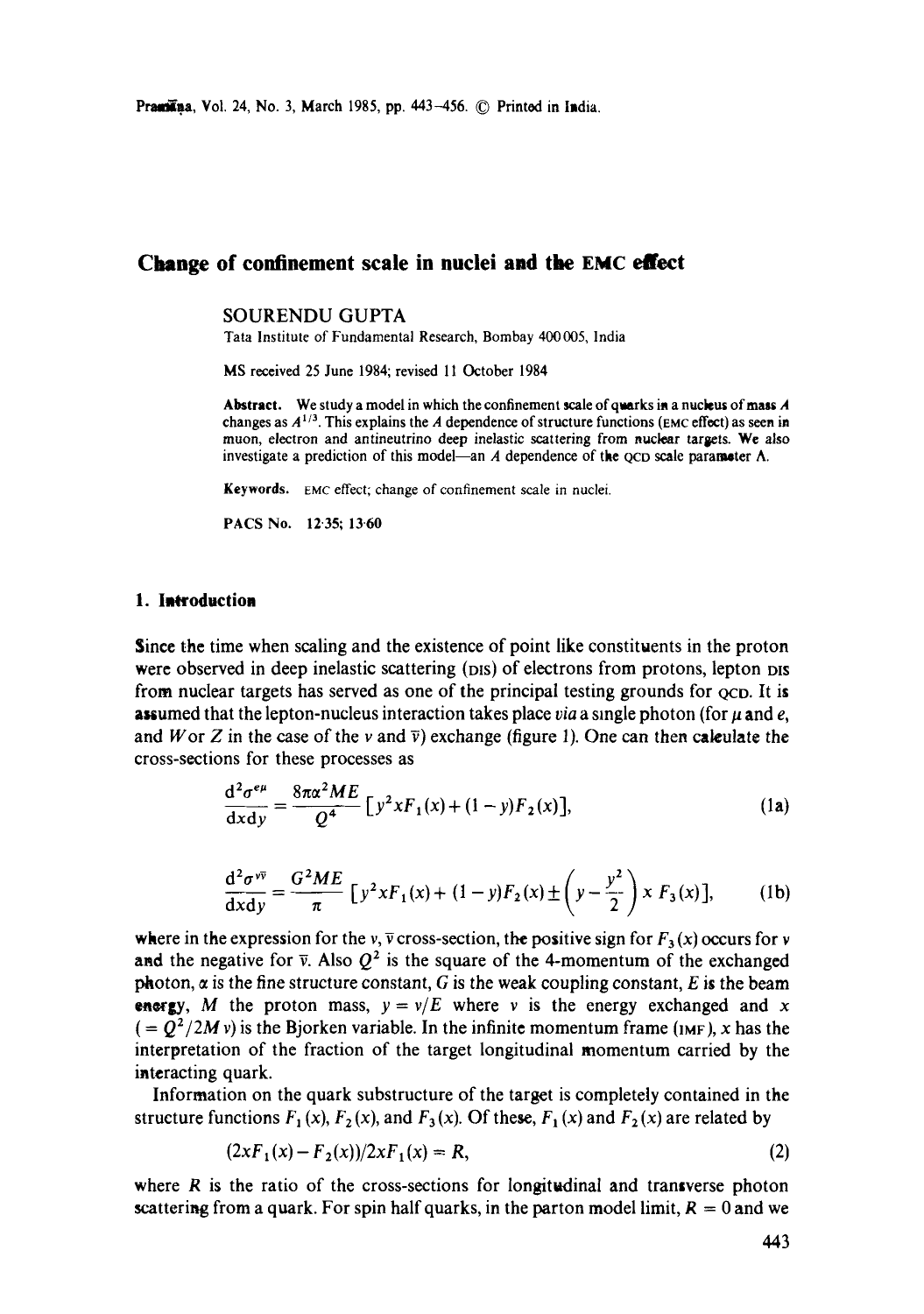

**Figure** 1. Deep inelastic lepton nucleus scattering with one exchanged photon.

get the Callan-Gross relation

$$
F_2(x) = 2xF_1(x),\tag{3}
$$

At finite  $Q^2$ , there are corrections to R that give it a finite and non-vanishing value. In the scaling limit *(i.e.* at infinite  $Q^2$ ), the structure functions depend only on x. At any finite  $Q^2$  there are scaling violations that go roughly as ln  $Q^2$ . This effect is predicted by QcD and the verification of this has been one of the prime motivations for ms experiments.

The structure functions can be written in terms of quark (antiquark) densities for the target- $q_f(x)$  ( $\overline{q}_f(x)$ ). These are the probability densities for finding quarks of longitudinal momentum fraction  $x$  in the target.

$$
F_{2}^{\mu,e}(x) = x \sum_{f} e_f^2 [q_f(x) + \overline{q}_f(x)], \qquad (4a)
$$

$$
F\,2^{\nu\bar{\nu}}(x) = x \sum_{f} \big[ q_f(x) + \overline{q}_f(x) \big],\tag{4b}
$$

$$
F\ddot{\mathbf{x}}^{\mathbf{v}}(\mathbf{x}) = \sum_{f} \big[ q_f(\mathbf{x}) - \overline{q}_f(\mathbf{x}) \big] + 2 \big[ \overline{\mathbf{s}}(\mathbf{x}) - \overline{c}(\mathbf{x}) \big]. \tag{4c}
$$

The v and  $\bar{v}$  structure functions refer to isoscalar targets whereas the  $\mu$  and e structure functions are not so restricted. The corresponding isoscalar expressions for  $F_2^{u,e}(x)$  can be obtained by averaging over the proton and neutron  $F_2$ s, remembering that the u quark density in a proton equals the d quark density in a neutron and vice versa. The quantitites  $q_f(x)-\overline{q}_f(x)$  are known as the valence quark densities  $(V(x))$  and  $q_f(x)$  $-V(x)$  and  $\bar{q}_f$  are the sea quark densities. Throughout this paper, we assume a SU(3) flavour symmetric sea-*i.e.*, one with  $\bar{c}(x) = 0$  and the u, d and s quark sea densities equal.

Muon Dis from deuterium and iron targets, performed recently by the European Muon Collaboration (EMC) has shown that  $F \phi(x)$  shows a marked variation with nuclear mass A (Aubert *et al* 1983). These results have been verified for iron by the sLAC-MiT-Rochester group (Bodek *et al* 1983a, b) and also, more recently, by a series of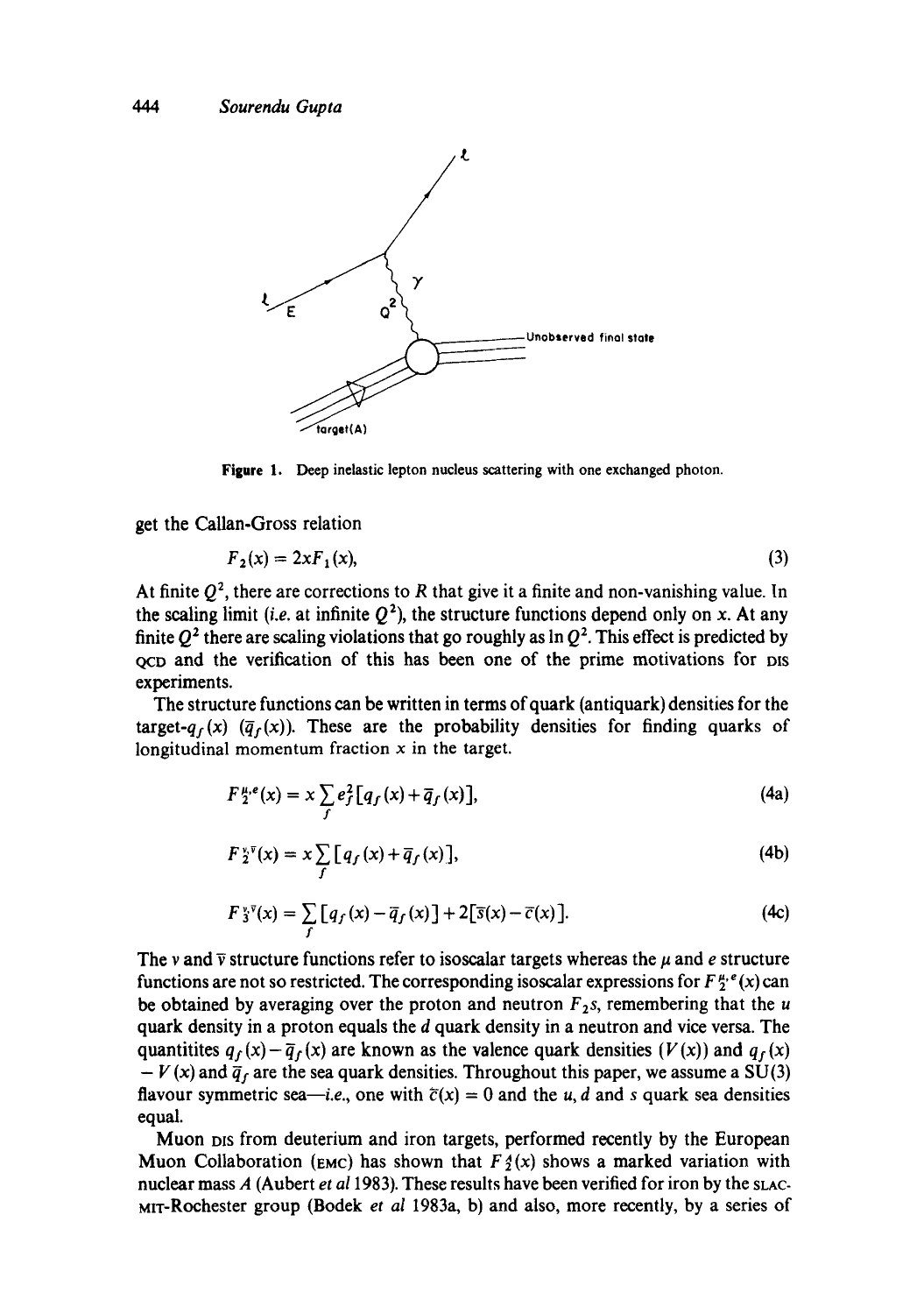electron pis experiments on different target nuclei done at sLAC (Arnold *et al* 1984). This A-dependence has been presented in the literature as the ratio

$$
R^{A/d}(x) = F \, \frac{4}{2}(x) / F \, \frac{4}{2}(x),\tag{5}
$$

where  $F^d(x)$  is the structure function for deuterium. Previous expectations of  $R^{A/d}(x)$ (Bodek and Ritchie 1981a, b; Frankfurt and Strikman 1981; Berlad et al 1980) are shown in figure 2 along with the EMC data points. It is apparent that the low and medium  $x$ behaviour of the EMC data is the opposite of what was expected. However the rise in  $R^{A/d}(x)$  at high x predicted by these models has been confirmed by the slac experiments.

The strong enhancement of  $R^{Fe/d}(x)$  at low x has not been seen by the slac experiment. It was conjectured that this may be due to shadowing effects which are not present in the EMC data due to the high  $Q^2$  range there. Neutrino pis experiments on neon and deuterium targets done at BEBC also fail to show the low x enhancement (Cooper et al 1984). However, all the experiments are consistent with each other for  $x$  $> 0.2$ .

Several models have been advanced to explain this so-called EMC effect. Excess pions, isobars and large clusters of quarks in nuclei have all been invoked to explain the ratio  $R^{A/d}(x)$  (Llewellyn-Smith 1983; Ericson and Thomas 1983; Szwed 1983; West 1983; Cohen-Tannoudii and Navelet 1983). We propose a different approach based on the infrared regularization in ocp (Gupta et al 1983). A similar picture has also been considered by Jaffe (1983), Furmanski and Krzywicki (1984), Nachtmann and Pirner (1983), and Close et al (1984).



**Figure 2.** The ratio  $R^{Fe/d}(x)$ . The EMC data points and a straight line fit through them are shown. The rising curve is the prediction from the Bodek-Ritchie fermi smearing model.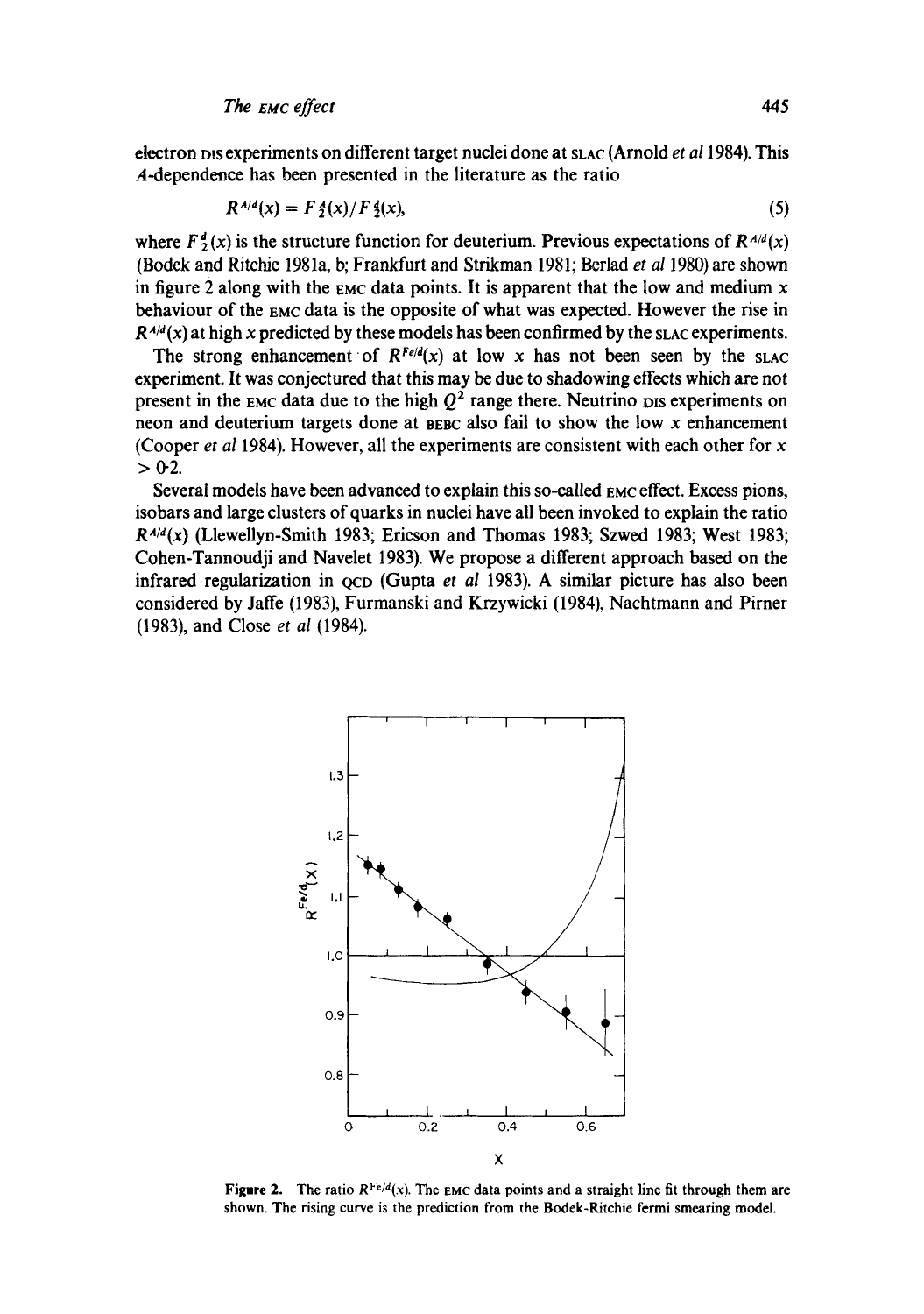## **2.** The model

The EMC measurements have been carried out at high values of  $Q^2$ —ranging from about 9-170 GeV<sup>2</sup>. The slac data are at lower values of  $Q^2$ , being restricted to less than 10 GeV<sup>2</sup>. Nevertheless, the kinematic region of both sets of experiments is far above the nucleonic mass scale (1 GeV). It is then reasonable to assume that at these  $Q^2$ , the photonic probe does not "see" individual nucleons but only the quasi free quarks and gluons inside.

We therefore assume that the quarks and gluons (partons in an inclusive nomenclature) are no longer confined within individual nucleons but only within the nucleus as a whole. In that case, limits on the phase space of the partons are set not by the nucleonic size but by the size of the nucleus. Thus, the lower limit to the momenta of the partons is proportional to the inverse of the nuclear radius.

If, as usual we view the scattering event in the IMF, then the nucleus is flattened in the longitudinal direction to a disk. The cut-off then operates on the transverse momentum and is given by the inverse of the nuclear radius  $r_0 A^{1/3}$ . Hence

$$
(p_t)_{\min} = b A^{-1/3},\tag{6}
$$

where b has a value between 100 and 200 MeV (being equal to  $1/r_0$ ). The cut-off in p, decreases as we go to heavier nuclei. Hence partons inside nuclei have a larger phase space volume open to them than partons in a free nucleon. The evolution of quark densities is controlled by processes occurring inside a phase space volume bounded by  $(p_t)_{\text{min}}$  and  $Q^2$ . Hence, quark densities for one nucleus can be related to those for another by a simple change in the scale of  $Q^2$ . We recapitulate the well-known derivation of the Altarelli-Parisi equations (APE) (Altarelli and Parisi 1977) to show how these ideas can be incorporated into the standard ocp picture to yield the Adependence of structure functions.

### 2.1 APE *and super* APE

In the naive parton model, a non-singlet structure function  $F_{NS}$  is obtained by a sum over all flavours f of the convolution of quark densities  $V_f^0(y)$  in the target A with the pointlike cross-section for quark photon scattering  $\sigma_f$ 

$$
F_{\rm NS}(x) = \sum_{f} \int_{x}^{1} dy/y \ V^0_f(x) \sigma_f(y), \qquad (7a)
$$

with

$$
\sigma_f(y) = e_f^2 \delta(x/y - 1). \tag{7b}
$$

The assumption is that the quark is on the mass shell and its momentum is a fraction y of the target momentum. Also, the amplitude for the target-photon interaction can be factored into two incoherent subprocesses—the probability of finding a quark in the target and the pointlike quark photon cross-section. In this limit, there is no  $Q<sup>2</sup>$ dependence of the structure function.

In ocp, this factorization is still valid but the pointlike approximation to the crosssection can no longer be justified. The quark photon cross-section is obtained by contributions from a large set of diagrams. To first order in the coupling  $\alpha$ , one writes

$$
F_{\rm NS}(x, Q^2, A) = \sum_{f} \int_x^1 dy/y \ V_f^0(y) \left[ e_f^2 \delta(x/y - 1) + \Delta \sigma_f(y, Q^2, A) \right], \tag{8}
$$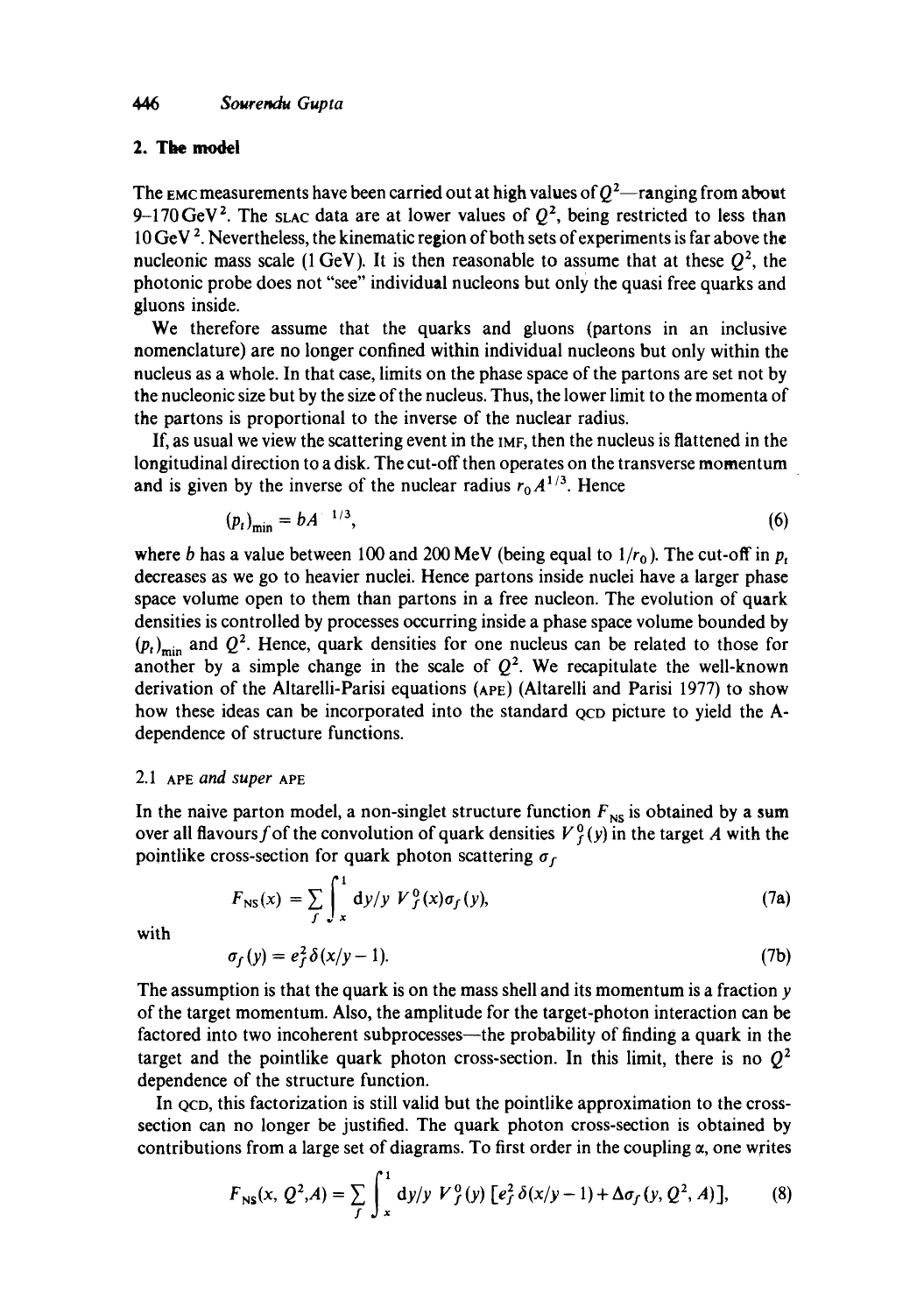where  $\Delta\sigma_f$  (y, Q<sup>2</sup>, A) is obtained by summing over diagrams of the type given in figure 3. An explicit computation with the real gluon emission diagram (figure 3a) yields

$$
\Delta \sigma_f(y, Q^2, A) = \mathbf{e}_f^2(\alpha/2\pi) \int d\mathbf{p}_t^2 / p_t^2 P(y),
$$

where  $P(y)$  is independent of  $Q^2$  and A. The  $Q^2$  dependence of the cross-section comes purely from the upper limit to the integral. This is set by kinematics. There is a singularity at  $p_t = 0$ , *i.e.* for a real collinear gluon emission. In general an infrared regulator is placed at the lower limit of the integral to take care of the divergence. This reference mass is set in our model by  $(p_t)_{\text{min}}$ . Hence the cross-section becomes

$$
\Delta \sigma_f(y, Q^2, A) = e_f^2(\alpha/2\pi)t P(y), \qquad (9)
$$

where  $t$  is defined as

$$
t = \ln \left( Q^2 A^{2/3} / b^2 \right). \tag{10}
$$

Now, in  $(8)$ , the term in t can be factored out and absorbed in a redefinition of the parton density, so that to order  $\alpha$  we get

$$
F_{\rm NS}(x, Q^2, A) = \sum_{f} e_f^2 \int_x^1 dy/y \ V_f(y, Q^2, A) \delta(x/y - 1), \tag{11}
$$

where

$$
V_f(y, Q^2, A) = V_f^0(y) + (\alpha/2\pi)t \int_y^1 dz/z V_f^0(z)P(x/y)
$$

The renormalization effects due to the virtual diagrams in figure 3 can be absorbed into  $\alpha$  and the correct asymptotic form of the above equation can be written merely by changing  $\alpha$  to the running coupling  $\alpha(t)$  and hence writing

$$
dV_f(x, t)/dt = (\alpha(t)/2\pi) \int_x^1 dy/y V_f(y, t) P(x/y).
$$
 (12)

This calculation can be repeated for the coupled singlet structure function  $F_s(x)$  and gluon distribution  $g(x)$ . Putting in factors like  $P(x/y)$  and integrating in the analogues of (12), we see that they consist of the three coupled equations (Abbot *et al* 1980)



**Figure 3.** Processes contributing to  $\Delta \sigma_f(y, Q^2, A)$ . Figure 3a shows real gluon emission. The others are virtual processes contributing to the renormalization of the coupling.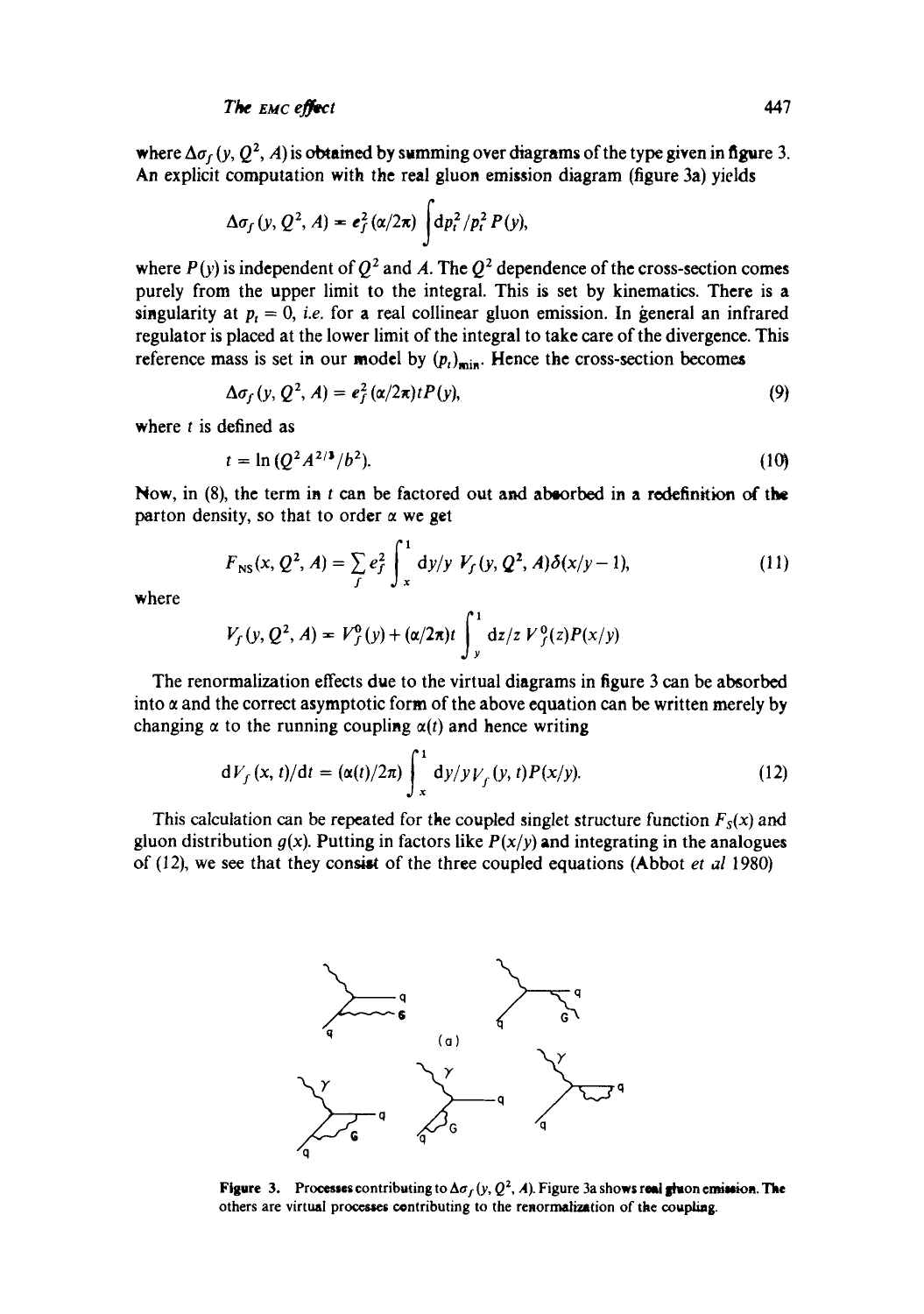*448 Sourendu Gupta* 

$$
\frac{d}{dt} F_{NS}(x, t) = \frac{\alpha(t)}{3\pi} \Biggl\{ \Biggl[ 3 + 4 \ln(1 - x) \Biggr] F_{NS}(x, t) + \int_{x}^{1} dz \Biggl( \frac{2}{1 - z} \Biggl[ (1 + z^{2}) F_{NS}(x, t) - 2F_{NS}(x, t) \Biggr] \Biggr\}, \quad (13a)
$$
\n
$$
\frac{d}{dt} F_{S}(x, t) = \frac{\alpha(t)}{3\pi} \Biggl\{ \Biggl[ 3 + 4 \ln(1 - x) \Biggr] F_{S}(x, t) + \int_{x}^{1} dz \Biggl( \frac{2}{1 - z} \Biggl[ (1 + z^{2}) F_{S} \Biggl( \frac{x}{z}, t \Biggr) - 2F_{S}(x, t) \Biggr] + \frac{9}{2} \Biggl[ z^{2} + (1 - z)^{2} \Biggr] g \Biggl( \frac{x}{z}, t \Biggr) \Biggr) \Biggr\}, \quad (13b)
$$
\n
$$
\frac{d}{dt} g(x, t) = \frac{3\alpha(t)}{\pi} \Biggl\{ \Biggl[ \frac{3}{4} - \ln(1 - x) \Biggr] g(x, t) + \int_{x}^{1} dz \Biggl( \frac{z g \Biggl( \frac{x}{z}, t \Biggr) - g(x, t)}{1 - z} + \Biggl[ z(1 - z) + \frac{1 - z}{z} \Biggr] g \Biggl( \frac{x}{z}, t \Biggr) + \frac{2}{9} \Biggl[ \frac{1 + (1 - z)^{2}}{z} \Biggr] F_{S} \Biggl( \frac{x}{z}, t \Biggr) \Biggr) \Biggr\}.
$$
\n(13c)

These equations look exactly like APES but contain an important new bit of information. Once the definition of the parton density is fixed for any given  $Q^2$  and A, these quantities are automatically defined at all other  $Q^2$  and A by the super APE-equations (13).

The  $Q<sup>2</sup>$  and A dependences of the parton densities are not independent but are related through the variable  $t$  (equation (10)). As a result, in the context of this model, comparisons between structure functions of different nuclei are meaningful only after an A-dependent scaling of  $Q^2$ .

Since the momentum scale now depends on  $A$ , it is obvious that the extraction of the QCD scale parameter  $\Lambda_{10}$  from structure function data must be done only after the scaling of  $Q^2$  has been done. Otherwise the observed scale parameters  $\lambda_{10}^4$  obtained from analyses of different target nuclei will be related by

$$
\lambda_{L0}^A = \lambda_{L0}^A (A/A')^{1/3}.
$$

This is a consequence of the model open to direct experimental verification.

#### 2.2 *Numerical method*

To test this model, it is necessary to have a parametrization for the quark and gluon densities and the value of  $\Lambda_{10}$ . We have restricted ourselves to isoscalar nuclei. All the nuclei with  $A < 40$  for which data are available happen to be isoscalar. Heavier nuclei have been corrected for neutron excess assuming for the EMC iron data (Aubert *et al*  1983)

$$
F_2^n(x) = (1 - 0.75x) F_2^n(x),
$$

and for the SLAC iron, gold, and silver data (Arnold *et al* 1984)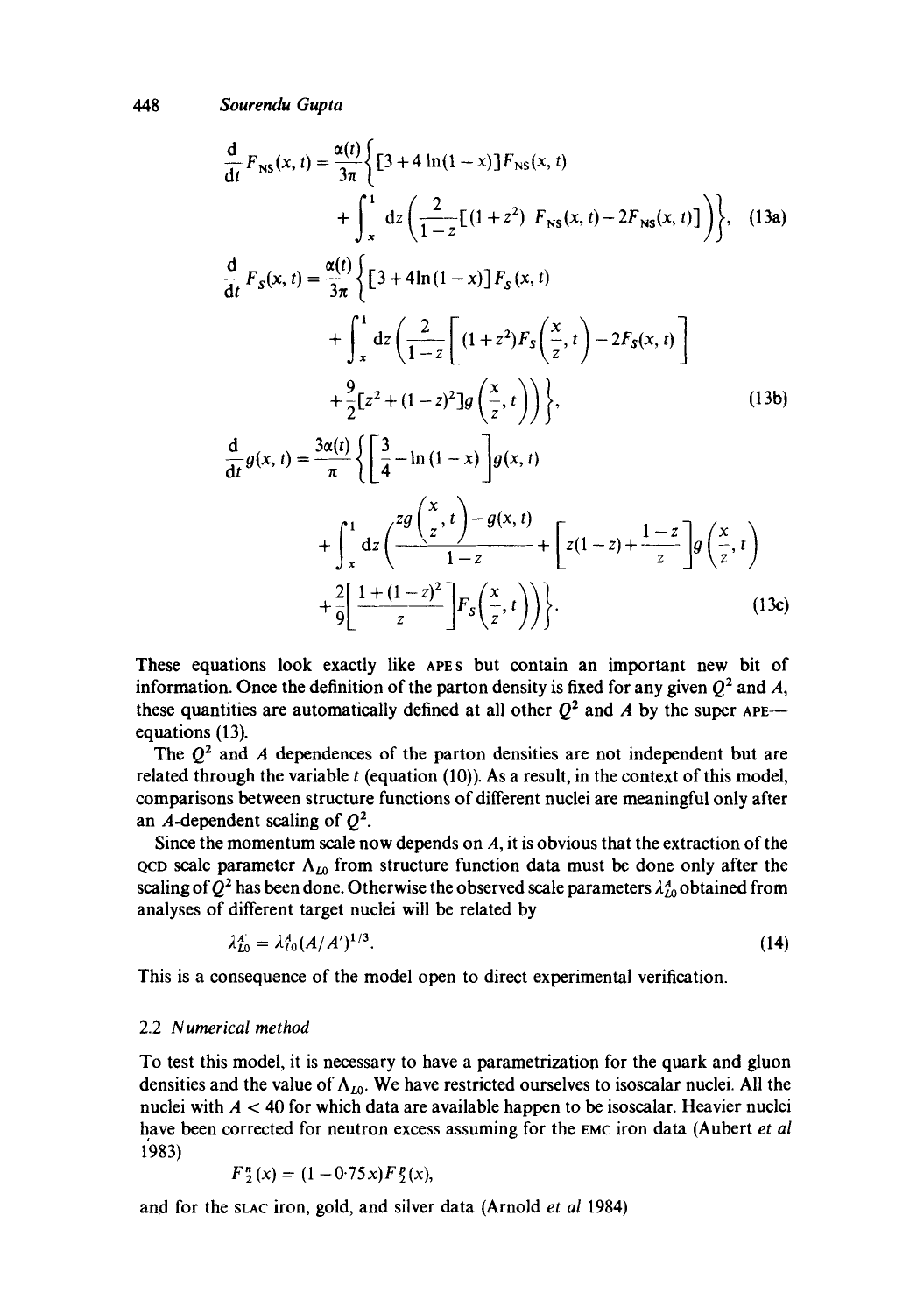*The tiuc effect 449* 

$$
F_2''(x) = (1 - 0.8x) F_2(x).
$$

The structure function for an isoscalar nucleus then consists of only a singlet part and is written in the form

$$
F_2(x) = 5/18 \ F_s(x).
$$

We then gain the computational advantage of having to work with only (13b) and (13c) instead of all three.

We parametrize  $F<sub>s</sub>(x)$  and the gluon distribution  $g(x)$  for deuterium at  $Q^2 = 20 \,\text{GeV}^2$  as (Abbott *et al* 1980)

$$
F_s(x) = C_1 (1 + C_2 x) (1 - x)^{C_3},
$$
\n(15a)

$$
xg(x) = A_g(1-x)^{\alpha_g}.\tag{15b}
$$

The momentum sum rule gives one constraint equation among these five parameters and is used to fix  $A_a$  in terms of the other four. The four free parameters are varied along with  $\Lambda_{L0}$  and used with the APE to give the best possible fit to the EMC data on  $F_2^d(x)$ . The results of this fit are given in table 1.

Apart from these singlet functions, we need the parametrization for the sea and valence quarks separately. Since we deal only with isoscalar nuclei, we do not need separate u and d quark densities but only one for  $u + d$ . We parametrize the valence and sea quark and gluon distribution for deuterium at  $Q^2 = 20 \text{ GeV}^2$  as

$$
xV(x) = A_v x^{\alpha_v} (1-x)^{\beta_v}, \qquad (16a)
$$

$$
xS(x) = A_s(1-x)^{\beta_s},\tag{16b}
$$

$$
xg(x) = A_a(1-x)^{\beta_a}.\tag{16c}
$$

Again, the momentum sum rule is used to eliminate  $A<sub>g</sub>$ . Moreover the parameter  $A<sub>v</sub>$  is fixed by sum rule constraint  $\int_0^1 dx V(x) = 3$ . Hence only five parameters are left free. The same data set as before is used to find the best values of these five parameters and  $\Lambda_{I0}$ . The results are displayed in table 1.

Having obtained these parametrization and the value of  $\Lambda_{L0}$ , the structure function  $F_2^A(x)$  for any other nucleus and the EMC ratio- $R^{A/d}(x)$  can now be obtained using super APE as predictions based on this model. We present these and a comparison with experiments in § 3.

**Table** 1. Results of the 2 fits to the EMC data on  $F_2^d(x)$ . The four parameter fit has a  $\chi^2$ /DOF = 62/47 and the five parameter fit has  $\chi^2$ /DOF  $= 63/46.$ 

| Four parameter fit              | Five parameter fit               |
|---------------------------------|----------------------------------|
| $c_1 = 0.65 \pm 0.02$           | $\alpha_{n} = 0.53 + 0.02$       |
| $c_2 = 2.7 \pm 0.4$             | $\beta_v = 3.26 \pm 0.08$        |
| $c_3 = 3.45 \pm 0.09$           | $A_{r} = 0.147 \pm 0.009$        |
| $\alpha_a = 4 \pm 5$            | $\beta_s = 6.6 \pm 0.2$          |
|                                 | $\beta_a = 3 \pm 8$              |
| $\Lambda_{10} = 96^{+77}_{-59}$ | $\Lambda_{I0} = 101^{+73}_{-77}$ |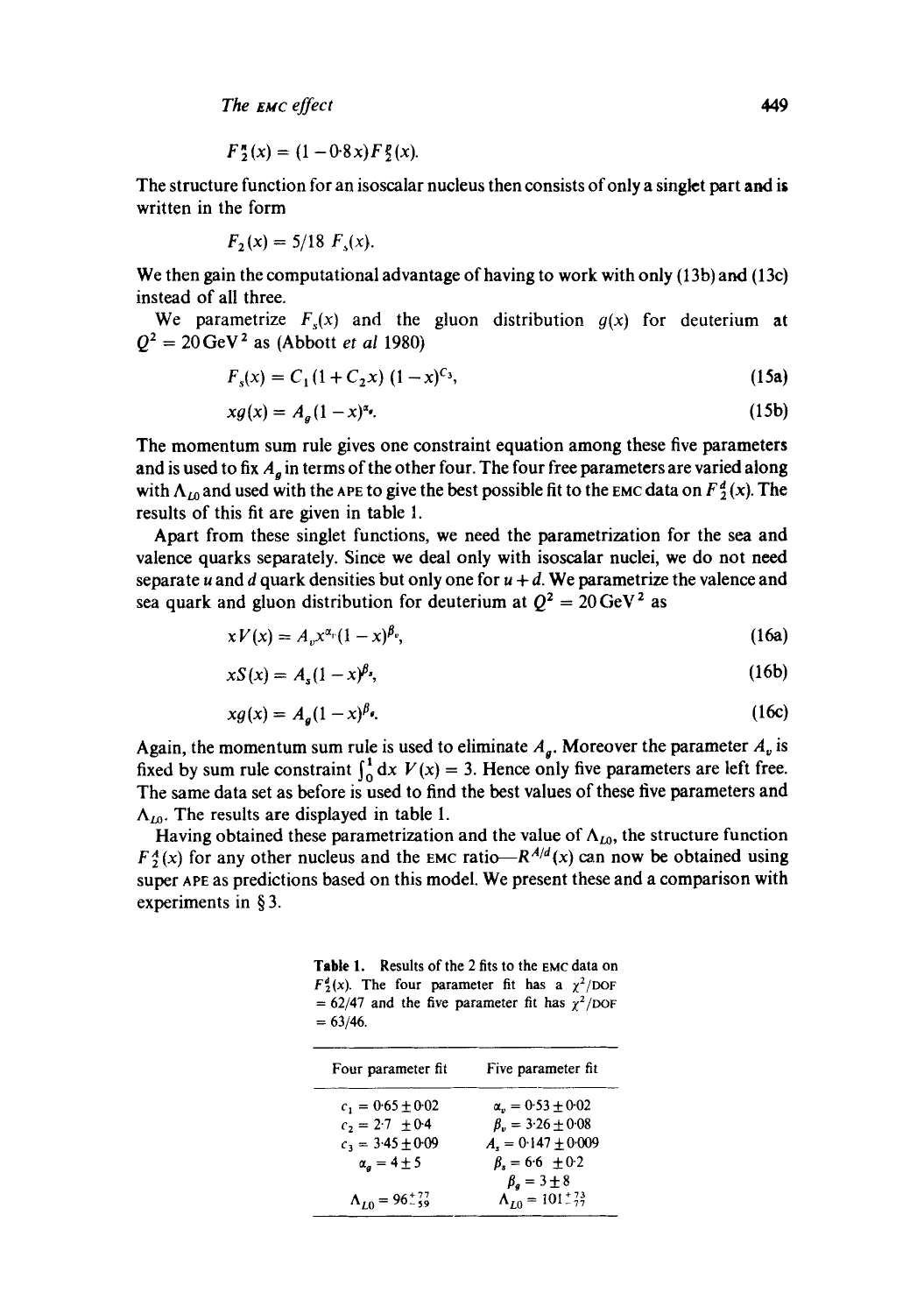#### **3. Results using super APE**

Using the parametrization for  $F(x)$  and  $g(x)$  for deuterium (equations (15)) with the values of the parameters given in table 1, we used super APE to compute  $F_2^{Fe}(x)$ . This prediction is, of course, dependent on the  $\Lambda_{L0}$  value used. Varying  $\Lambda_{L0}$  over the range of values allowed by the EMC deuterium data, we get the range of values for  $F_2^{\text{Fe}}(x)$  that lie within the shaded band in figure 4. The EMC data on  $F_2^{\text{Fe}}(x)$  are shown for comparison. Varying the other parameters over the range specified in table 1 does not change the structure function noticeably.

There is a clear systematic difference between the model prediction and the data for  $x < 0.3$ . The model consistently underestimates  $F_2^{\text{Fe}}(x)$  at low x. As a consequence, the low x enhancement in  $R^{\text{Fe}/d}(x)$  is absent. However at  $x > 0.3$ ,  $F_2^{\text{Fe}}(x)$  agrees very well with the data. With a lower x-cut of 0.35 on the EMC data, the  $\chi^2$  for a fit using super APE turns out to be 108.5 for 46 degrees of freedom. This is to be compared with an independent QCD fit to the same data set which yields a  $\chi^2$  of 107.1 for 58 degrees of freedom. Hence, in this region super APE compares well with APE.

The stac data do not show the very strong enhancement in  $R^{Fe/d}(x)$  at low x which is the most noticeable feature of the EMC data. On the other hand they show  $R^{A/d}(x)$  very close to 1 for very low x, increasing to a maximum at about  $x = 0.15$  and then falling off till  $x = 0.6$ . This is the behaviour we see in our predictions of  $R^{Fe/d}(x)$ . The predicted values along with the data are given in figure 5. Similarly, our predictions for  $R^{A/d}(x)$ agree well with the SLAC data for all the nuclei.



**Figure 4.**  $F\bar{F}^e(x)$  computed in our model lies within the shaded band. The data points are the  $Q^2$  averaged data from the EMC measurement of  $F_2^{\text{fc}}(x)$ . The computed values have also been averaged over  $Q^2$ .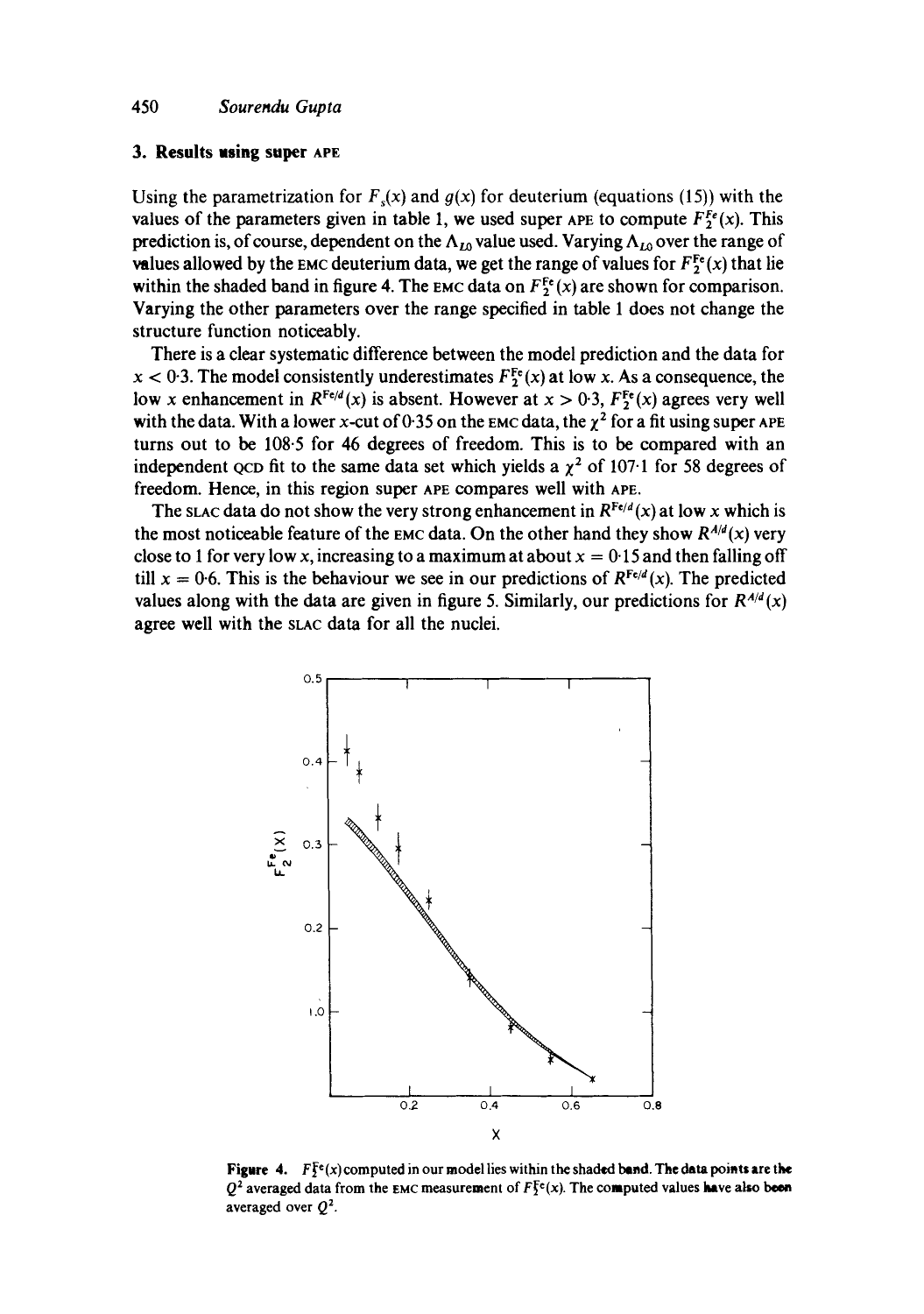A further point to be noted is the  $Q^2$  dependence of  $R^{A/d}(x)$ . Both the slac and EMC experiments show very little  $Q^2$  variation of the ratio. A computation using super APE and  $\Lambda_{L0} = 200$  MeV shows that the maximum variation in  $R^{A/d}(x)$  over the range of  $Q^2$ from 20-200 GeV<sup>2</sup> is about 7%. The A and x dependence of the  $Q^2$  variation as calculated in this model is given in table 2. It is seen that the variation grows more marked with increasing A.

The prediction of the apparent A-dependence of  $\Lambda_{L0}$  has been tested by making an independent QCD fit to the EMC data on  $F_2^{\text{Fe}}(x)$  and extracting  $\lambda_{L0}^{\text{Fe}}$ . According to (14), we should expect the ratio  $\lambda_{L0}^{Fe}/\lambda_{L0}^d$  to be 0.329. The computed values are given in table 3 for



**Figures** 5 a & b.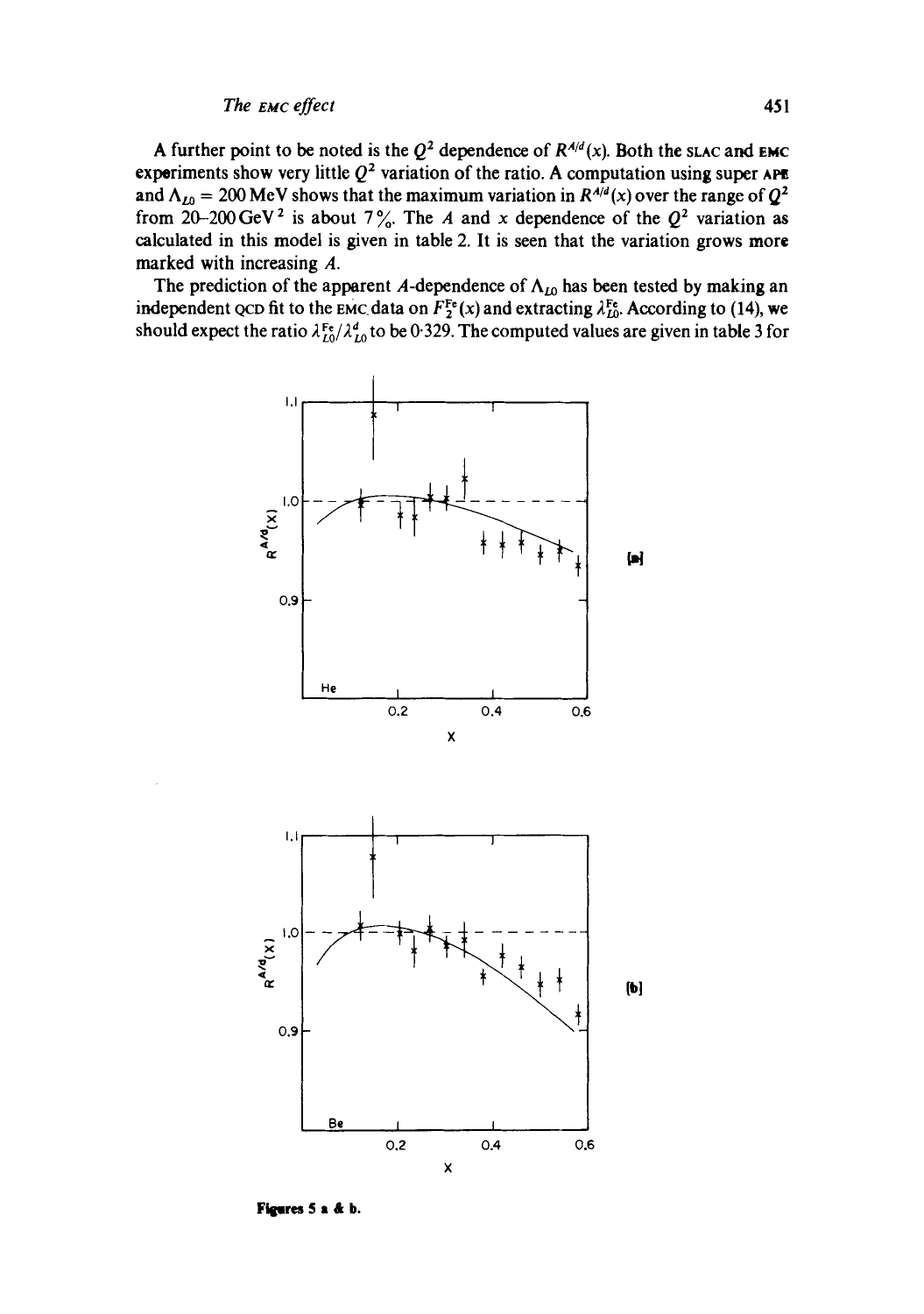

Figures 5 c, d & e.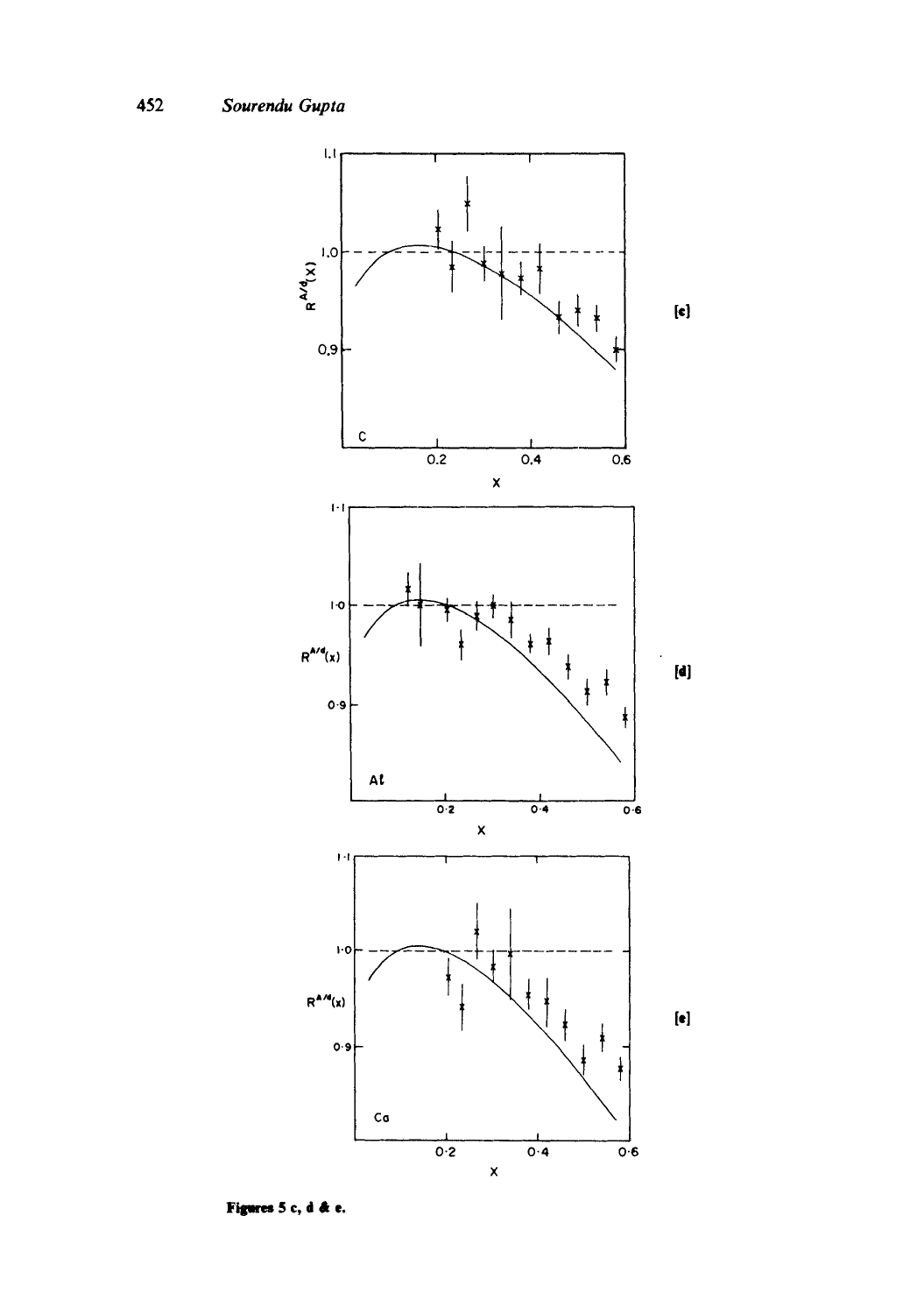

**Figure 5.**  $R^{A/d}(x)$  for a. helium, b. beryllium, c. carbon, d. aluminium, e. calcium, f. iron, g. silver, and h. gold.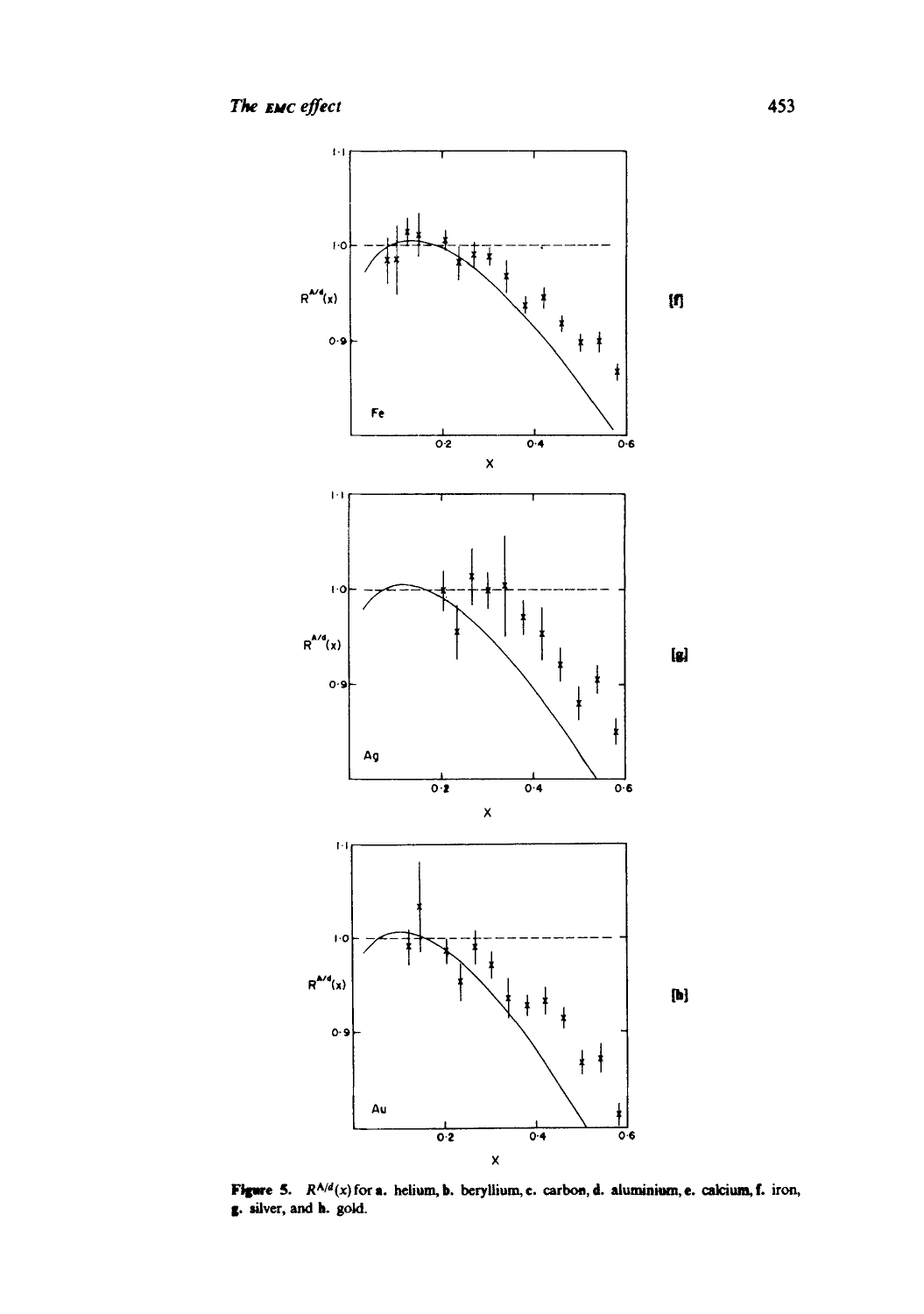| A/x | $0-03$ | $0 - 09$ | 0.15    | 0.30    | 0.45    | 0.57   |
|-----|--------|----------|---------|---------|---------|--------|
| 20  | $6-77$ | $1 - 31$ | -0.99   | $-2.07$ | $-0.03$ | 2.69   |
| 40  | 7.53   | 1.54     | $-1.00$ | $-2.24$ | $-0.04$ | $3-03$ |
| 60  | 7.86   | $1-64$   | $-0.99$ | $-2.30$ | $-0.03$ | $3-20$ |
| 80  | 8-04   | $1-70$   | $-0.98$ | $-2.33$ | $-0.01$ | 3.37   |
| 100 | 8.17   | 1.74     | $-0.98$ | $-2.35$ | 0:00    | 3.39   |

**Table 2.** The  $Q^2$  variations of  $R^{A/d}(x)$ . The table shows the percentage change in  $R^{A/d}(x)$  in going from  $Q^2$  $= 20-200 \text{ GeV}^2$  for different x and A.

**Table 3.** The ratio  $\lambda_{L0}^{\text{Fe}}/\lambda_{L0}^d$  for different x cuts on the data. In all eases the ratio is close to the expected value of 0.33 although the errors are large.

| $x$ cut | $\lambda_{L0}^d$ (MeV) | $\lambda_{L0}^{\text{Fe}}(\text{MeV})$ | $\lambda_{LO}^{\rm Fe}/\lambda_{LO}^d$ |
|---------|------------------------|----------------------------------------|----------------------------------------|
| 0.35    | $277 - 158$            | $93^{+82}_{-87}$                       | $0.34 \pm 0.36$                        |
| 0.45    | $344^{+87}_{-87}$      | $167^{+136}_{-93}$                     | $0.49^{+0.42}_{-0.30}$                 |
| 0.55    | $774^{+367}_{-368}$    | $276 - 219$                            | $0.36^{+0.33}_{-0.28}$                 |
|         |                        |                                        |                                        |

several different lower x-cuts on the data. The central values are seen to be close to 0.329. However, the data do not fix either  $\lambda_{L0}^{\text{Fe}}$  or  $\lambda_{L0}^{d}$  well enough for us to make a very definite statement.

We have also calculated the ratio  $\sigma^{\bar{\nu}}(Ne)/\sigma^{\bar{\nu}}(d)$  in our model. The cross-sections have been integrated over y for a comparison with the BEBC data on the ratio. This is shown in figure 6. Unfortunately, neutrino experiments suffer from a low event rate as compared



**Figure 6.** BEBC measurement of the ratio of  $\bar{v}$  pis cross-sections from neon and deuterium targets are compared to our computations (full line). The best fit to the EMC data on  $R^{Fe/d}(x)$  is given by the dotted line. The dashed line is the expectation for no A-dependence.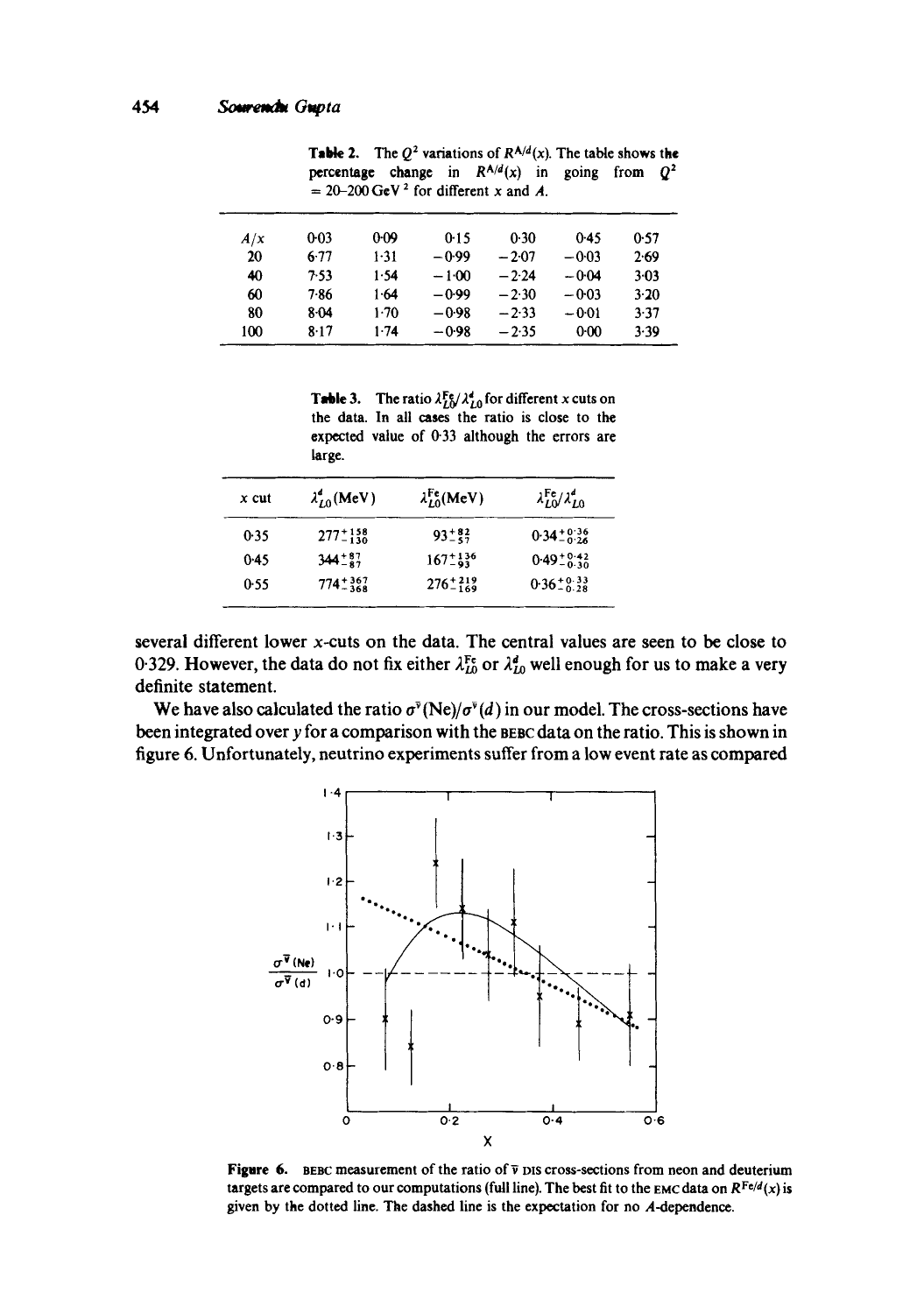**to the muon or electron events, as a result of which the statistical errors are much larger.**  Nevertheless, fits to the BEBC data using super APE are much better  $(\gamma^2/d \theta f = 12.2/9)$ **than the other models considered by the BEBC--for example the best fit line from EMC**   $(\chi^2/d \text{ of } = 21.9/9)$  or the no nuclear effect line  $(\chi^2/d \text{ of } = 16.0/9)$ . We have used the data cut at  $Q^2 = 4.5 \text{ GeV}^2$ . This has an average  $Q^2$  of about 10 GeV<sup>2</sup>. We have also **calculated the Q2 variation of this ratio and compared it with the BEBC data in table 4. Again, within the range of experimental errors, our computations seem consistent with the data.** 

**We have used super APE to evolve the valence and sea quarks and the gluon distributions to different values of A. The momentum fraction carried by each species in different nuclei are shown in figure 7. It is seen that momentum is transferrred from valence quarks to sea quarks and gluons as we go to heavier nuclei. This manifests itself**  as the dip in the ratio  $R^{A/d}(x)$  at high x. It is also interesting to note that in heavy nuclei **gluons gain momentum at the expense of quarks. This means that the low x**  enhancement of  $R^{A/d}$  (x) does not balance out the high x depletion.



**Figure 7. A-dependence of the momentum fraction carried by valence and sea quarks and gluons** in a **target.** 

| <b>Table 4.</b> The $Q^2$ variation of the ratio of $\overline{v}$ cross-sections for<br>a target of mass $A$ to a deuterium target. The table shows the<br>percentage variation in the ratio in going from $Q^2$<br>$= 2-20 \,\mathrm{GeV}^2$ for different x and A. |          |          |        |        |         |         |  |
|-----------------------------------------------------------------------------------------------------------------------------------------------------------------------------------------------------------------------------------------------------------------------|----------|----------|--------|--------|---------|---------|--|
| A/X                                                                                                                                                                                                                                                                   | $0 - 03$ | $0 - 09$ | 0.15   | 0.30   | $0-45$  | 0.57    |  |
| 20                                                                                                                                                                                                                                                                    | 5.77     | 4.50     | $3-70$ | $1-07$ | $-3.46$ | $-6.24$ |  |
| 40                                                                                                                                                                                                                                                                    | 7.25     | 5.55     | 4.47   | $1-13$ | $-3.59$ | $-7.90$ |  |
| 60                                                                                                                                                                                                                                                                    | 8.04     | 6.10     | 4.87   | 1.14   | $-4.10$ | $-8.83$ |  |
| 80                                                                                                                                                                                                                                                                    | 8.58     | 6.47     | 5.14   | 1.14   | $-4.45$ | $-9.47$ |  |
| 100                                                                                                                                                                                                                                                                   | 8.98     | 6.75     | 5.34   | $1-11$ | $-4.72$ | $-9.96$ |  |